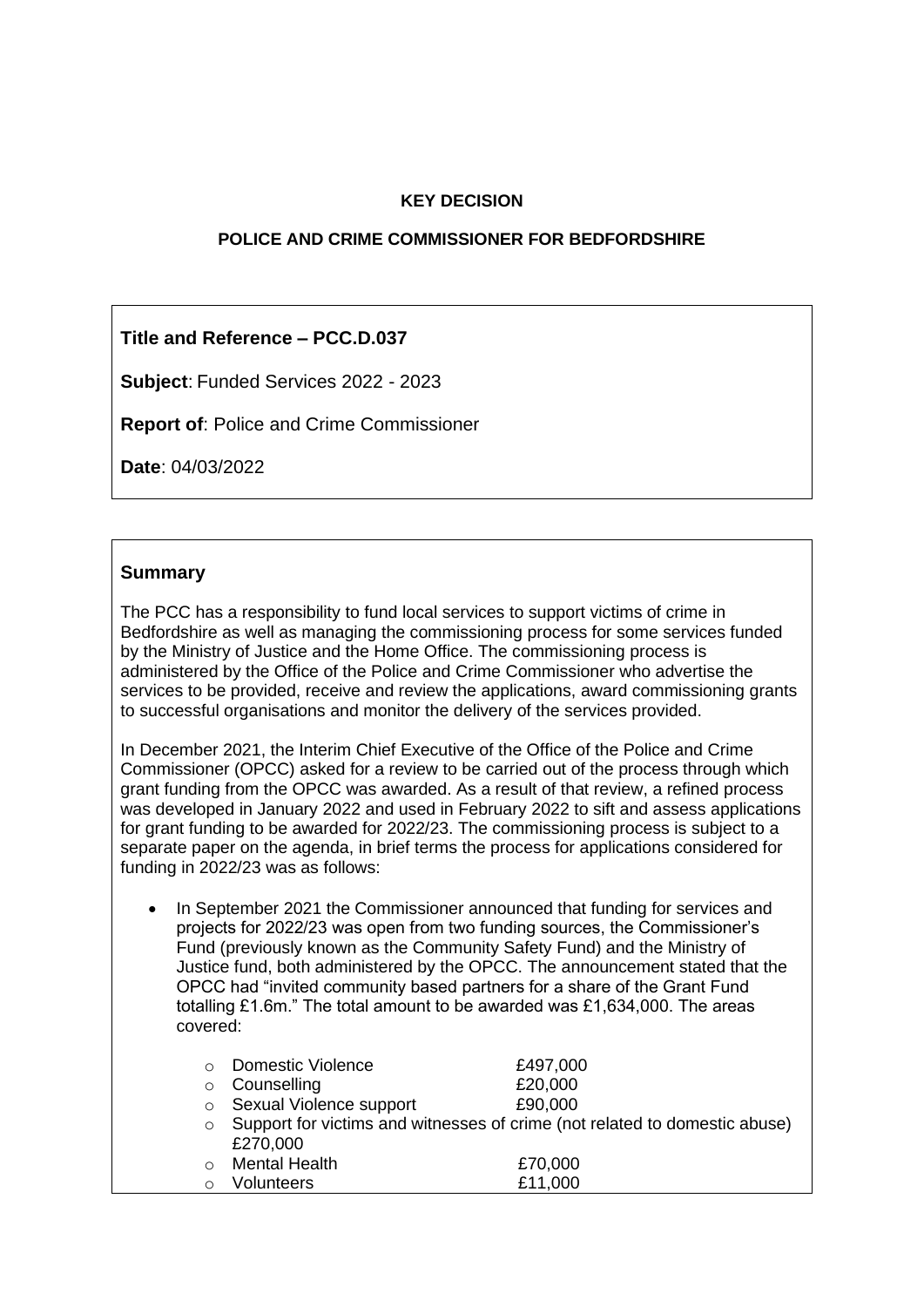| $\circ$ | Adult offender management      | £229,000 |
|---------|--------------------------------|----------|
| $\circ$ | Youth offender management      | £120,000 |
| $\cap$  | Domestic abuse offender focus  | £60,000  |
| $\circ$ | <b>Early intervention</b>      | £139,000 |
| $\circ$ | Police and Crime Plan Delivery | £128,000 |

- 101 applications were received for funding in 2022/23 for 33 separate projects/services.
- In January 2022 all applications were read and considered in the first instance by the Head of Victim Services & Commissioning from the OPCC.
- Due diligence checks on the applications were conducted, including looking at safeguarding policies, insurance, returns to Companies House and other regulators, and how the applications contributed to the delivery of the Police and Crime Plan.
- An independent advisor was asked to consider the methodology used to assess the applications and to oversee the initial sift carried out by the Head of Victim Services & Commissioning.
- Those applications that passed the first sift were submitted to an independent panel to score.
- Applications were discussed and scored by individuals on the independent panel against criteria including project aims and outcomes, and contribution to delivering the Police and Crime Plan.
- Each answer was scored between 0-3 with a maximum total score of 27. The panel members' scores were totalled together and the applications with the highest scores in each category were successful.
- The OPCC wrote to applicants to advise if their application had been successful or otherwise, and to offer feedback to those who were unsuccessful.
- Statement released to the media and on the OPCC website on 4 March 2022 relating to funding for support to victims of domestic abuse, exploitation and sexual violence that included funding from the advertised categories [https://www.bedfordshire.pcc.police.uk/police-and-crime-commissioner-for](https://gbr01.safelinks.protection.outlook.com/?url=https%3A%2F%2Fwww.bedfordshire.pcc.police.uk%2Fpolice-and-crime-commissioner-for-bedfordshire-announces-record-funding-to-support-victims-of-domestic-abuse-exploitation-and-sexual-violence%2F&data=04%7C01%7CBethany.Coles%40beds.police.uk%7C48dedbfc9cd94329e94c08da10b749c5%7Ca3c59d1bb8f142999d6a39ad8f570422%7C0%7C0%7C637840676788878742%7CUnknown%7CTWFpbGZsb3d8eyJWIjoiMC4wLjAwMDAiLCJQIjoiV2luMzIiLCJBTiI6Ik1haWwiLCJXVCI6Mn0%3D%7C3000&sdata=YbVcAzpLVcoSAGg9XuOvt2%2BqIADh%2FsRQlFjDS5WePt4%3D&reserved=0)[bedfordshire-announces-record-funding-to-support-victims-of-domestic-abuse](https://gbr01.safelinks.protection.outlook.com/?url=https%3A%2F%2Fwww.bedfordshire.pcc.police.uk%2Fpolice-and-crime-commissioner-for-bedfordshire-announces-record-funding-to-support-victims-of-domestic-abuse-exploitation-and-sexual-violence%2F&data=04%7C01%7CBethany.Coles%40beds.police.uk%7C48dedbfc9cd94329e94c08da10b749c5%7Ca3c59d1bb8f142999d6a39ad8f570422%7C0%7C0%7C637840676788878742%7CUnknown%7CTWFpbGZsb3d8eyJWIjoiMC4wLjAwMDAiLCJQIjoiV2luMzIiLCJBTiI6Ik1haWwiLCJXVCI6Mn0%3D%7C3000&sdata=YbVcAzpLVcoSAGg9XuOvt2%2BqIADh%2FsRQlFjDS5WePt4%3D&reserved=0)[exploitation-and-sexual-violence/](https://gbr01.safelinks.protection.outlook.com/?url=https%3A%2F%2Fwww.bedfordshire.pcc.police.uk%2Fpolice-and-crime-commissioner-for-bedfordshire-announces-record-funding-to-support-victims-of-domestic-abuse-exploitation-and-sexual-violence%2F&data=04%7C01%7CBethany.Coles%40beds.police.uk%7C48dedbfc9cd94329e94c08da10b749c5%7Ca3c59d1bb8f142999d6a39ad8f570422%7C0%7C0%7C637840676788878742%7CUnknown%7CTWFpbGZsb3d8eyJWIjoiMC4wLjAwMDAiLCJQIjoiV2luMzIiLCJBTiI6Ik1haWwiLCJXVCI6Mn0%3D%7C3000&sdata=YbVcAzpLVcoSAGg9XuOvt2%2BqIADh%2FsRQlFjDS5WePt4%3D&reserved=0)
- Including applications that were funded in year 2021/22 that had a two year agreement in place, a total of £1,947,220 will be distributed in 2022/23.
- Some funding originally earmarked has not been allocated as yet in order to move more money into funding services to support victims of domestic abuse, exploitation and sexual violence.
- Some services do not fit neatly into one category and will cross over into others, for example some early intervention work with assist with achieving outcomes relating to domestic abuse, as will the grant for the family, drugs and alcohol court.

Please see below for the successful applicants for funding in 2022/23 following the OPCC commissioning process.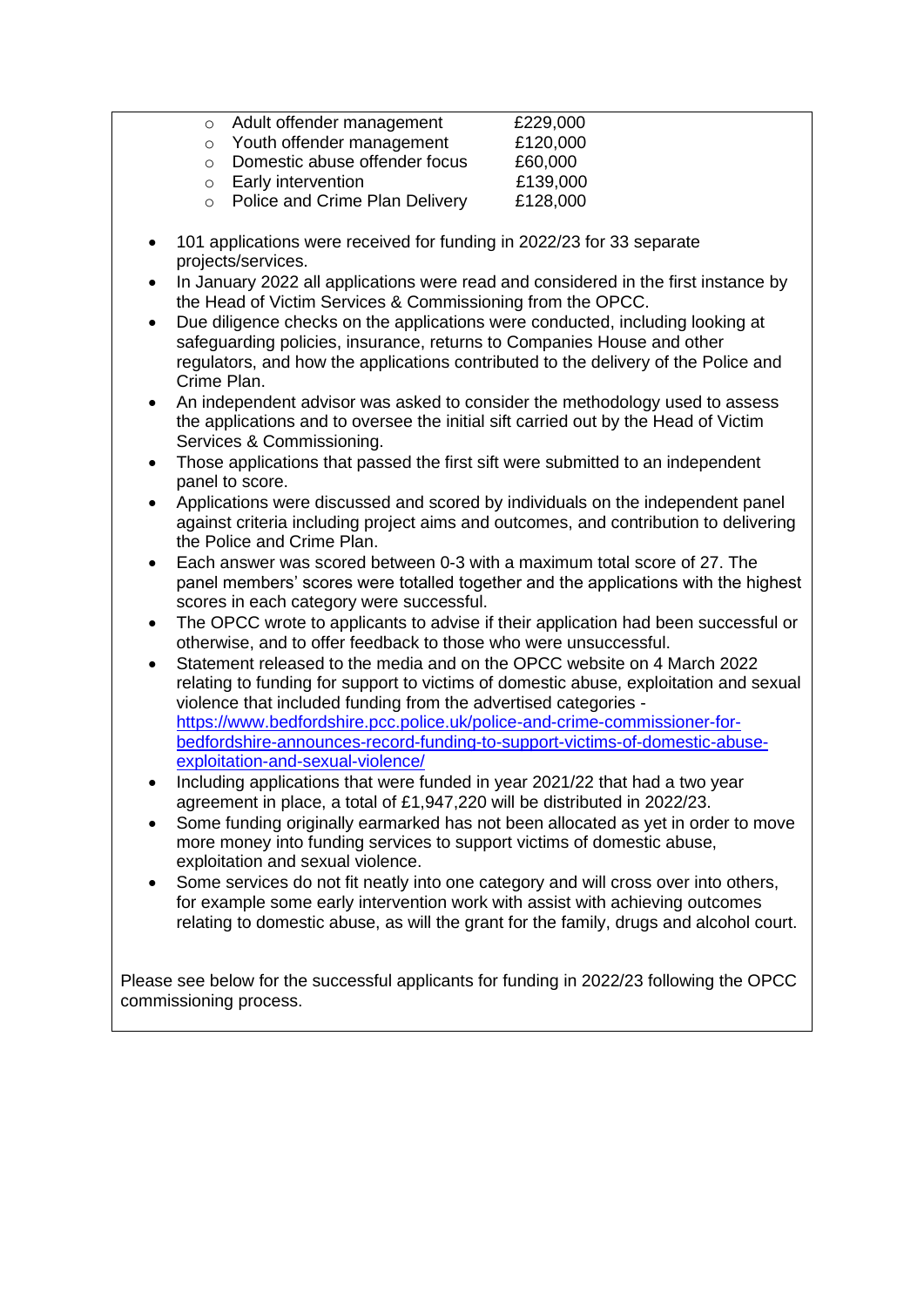# **Domestic violence, counselling, sexual violence support £983,381**

| Early Childhood<br>Partnership | £10,000  | Domestic Abuse – Male Support TALK:4M is a practitioner-led peer support programme<br>for men aged 16+ experiencing domestic abuse. Underpinned by the SafeLives<br>accredited 'Liberty' programme and RESPECT UK training, TALK:4M will deliver group<br>support therapy sessions and establish peer support groups to sustain ongoing support<br>for victims after they have finished the programme. TALK:4M is a 12 week group therapy<br>course delivered once a week, and offers additional one-to-one support as needed<br>throughout the course. It is the only male focused support programme in Bedfordshire<br>and enables and encourages male victims to share their own experiences with each<br>other, and to talk about the impact this has had on their life.                                                                                                                                                                                   |
|--------------------------------|----------|----------------------------------------------------------------------------------------------------------------------------------------------------------------------------------------------------------------------------------------------------------------------------------------------------------------------------------------------------------------------------------------------------------------------------------------------------------------------------------------------------------------------------------------------------------------------------------------------------------------------------------------------------------------------------------------------------------------------------------------------------------------------------------------------------------------------------------------------------------------------------------------------------------------------------------------------------------------|
| <b>Bedford Open Door</b>       | £10,000  | Counselling for young people that have experienced crime or witnessed crime This<br>project will offer specialist therapeutic support to young people who have been or are the<br>victims of crime and exploitation and are experiencing mental health issues linked to<br>trauma, adverse childhood experiences and complex, chaotic lifestyles, often relating to<br>abuse, violence and addiction. The Specialist High Needs counsellor, with extensive<br>experience of working with victims of crime, youth at risk and addictions, will provide<br>weekly Drop In sessions, one-to-one counselling, harm reduction sessions and supported<br>referrals on to other local specialist agencies to meet the needs of the individual. These<br>vulnerable clients often require: a) more specialist, flexible approach, b) facilitation of<br>wider support networks, c) a multi-agency approach, d) longer-term support to overcome<br>more complex issues. |
| Embrace                        | £100,000 | Embrace solely focus on supporting children, young people and families who are victims<br>of serious crime. They help them cope with what has happened, support their recovery,                                                                                                                                                                                                                                                                                                                                                                                                                                                                                                                                                                                                                                                                                                                                                                                |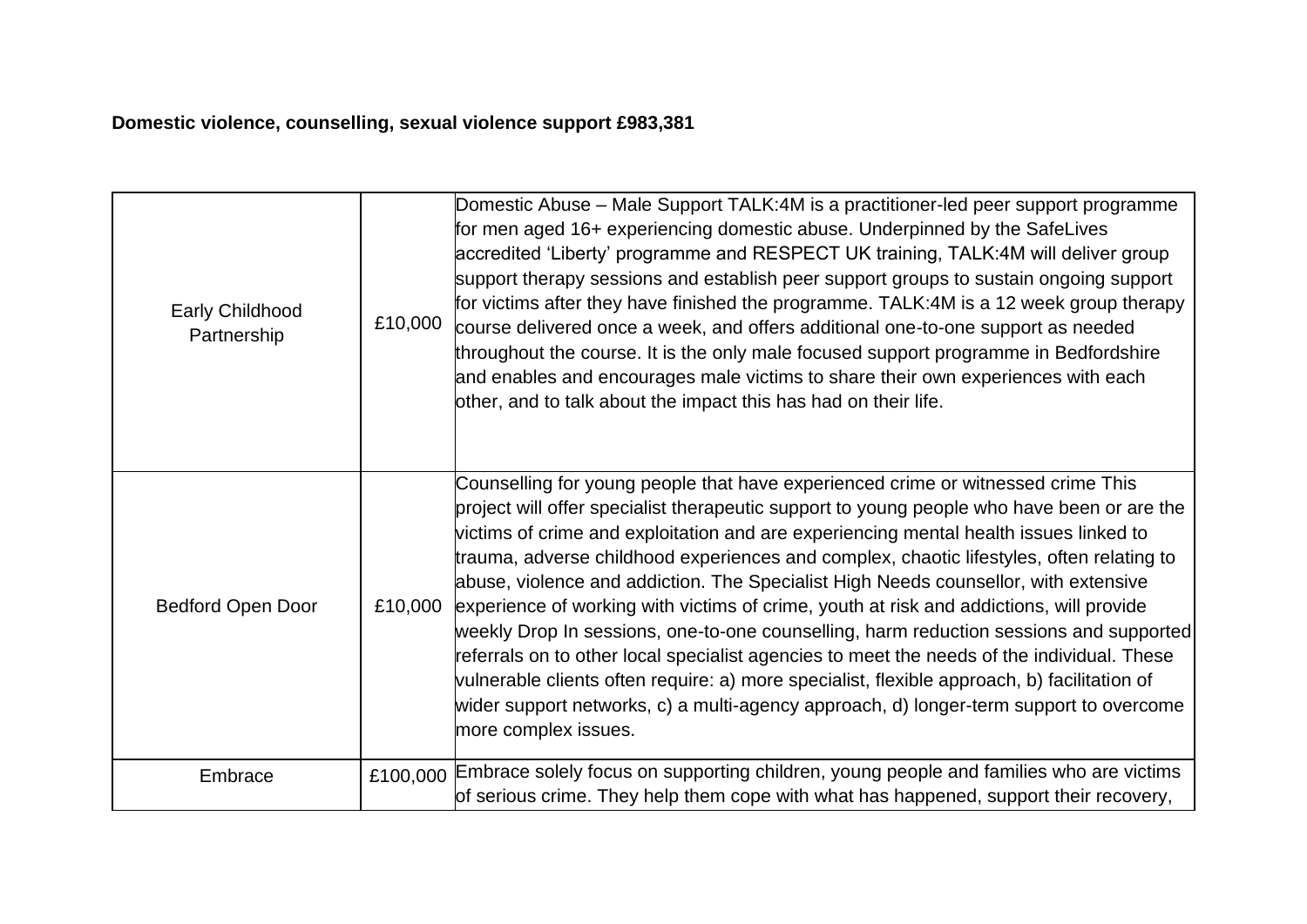|                 |         | and provide services that enable them to put events behind them, move on and fulfil their<br>life's potential. Embrace will support children and their families through Domestic<br>Violence and Sexual Violence.                                                                                                                                                                                                                                                                                                                                                                                        |
|-----------------|---------|----------------------------------------------------------------------------------------------------------------------------------------------------------------------------------------------------------------------------------------------------------------------------------------------------------------------------------------------------------------------------------------------------------------------------------------------------------------------------------------------------------------------------------------------------------------------------------------------------------|
|                 |         | Adult Sexual Exploitation - support for those experiencing sexual exploitation in key areas<br>of criminality in Bedfordshire.                                                                                                                                                                                                                                                                                                                                                                                                                                                                           |
| Penrose         | £14,921 | Project LASE will provide time-critical support and intervention on-site at Luton Airport<br>and off-site to those experiencing sexual exploitation in this crucial area of criminality<br>(trafficking). Project LASE will not duplicate or replace current service provisions. Instead,<br>it will work with the existing local system, including Penrose's Luton Synergy Service,<br>LAST Group members and other Luton agencies, to engage and access ongoing<br>settlement and support for trafficked victims.                                                                                      |
|                 |         | Adult Sexual Exploitation - support for those experiencing sexual exploitation in key areas<br>of criminality in Bedfordshire                                                                                                                                                                                                                                                                                                                                                                                                                                                                            |
| Azalea          | £15,000 | Encompass expresses care and unconditional acceptance to the women caught in sex<br>trafficking and supports them to exit and build new lives. A journey with Encompass starts<br>with Engage which runs Street Outreach and a Drop-in; then moves on to Build which<br>aims to support and empower guests to take positive steps regarding housing, health<br>(dental, physical, sexual), access to addiction rehabilitation and relationships and finally,<br>Flourish which supports women to fully exit exploitation and addiction and gain the skills<br>they need to live safely in the community. |
| The Counselling | £30,000 | Counselling for women that have experienced Domestic Abuse                                                                                                                                                                                                                                                                                                                                                                                                                                                                                                                                               |
| Foundation      |         | To provide emotional support via therapeutic counselling to women who have suffered<br>domestic abuse. Each 'client' will receive up to 8 counselling sessions, delivered in a                                                                                                                                                                                                                                                                                                                                                                                                                           |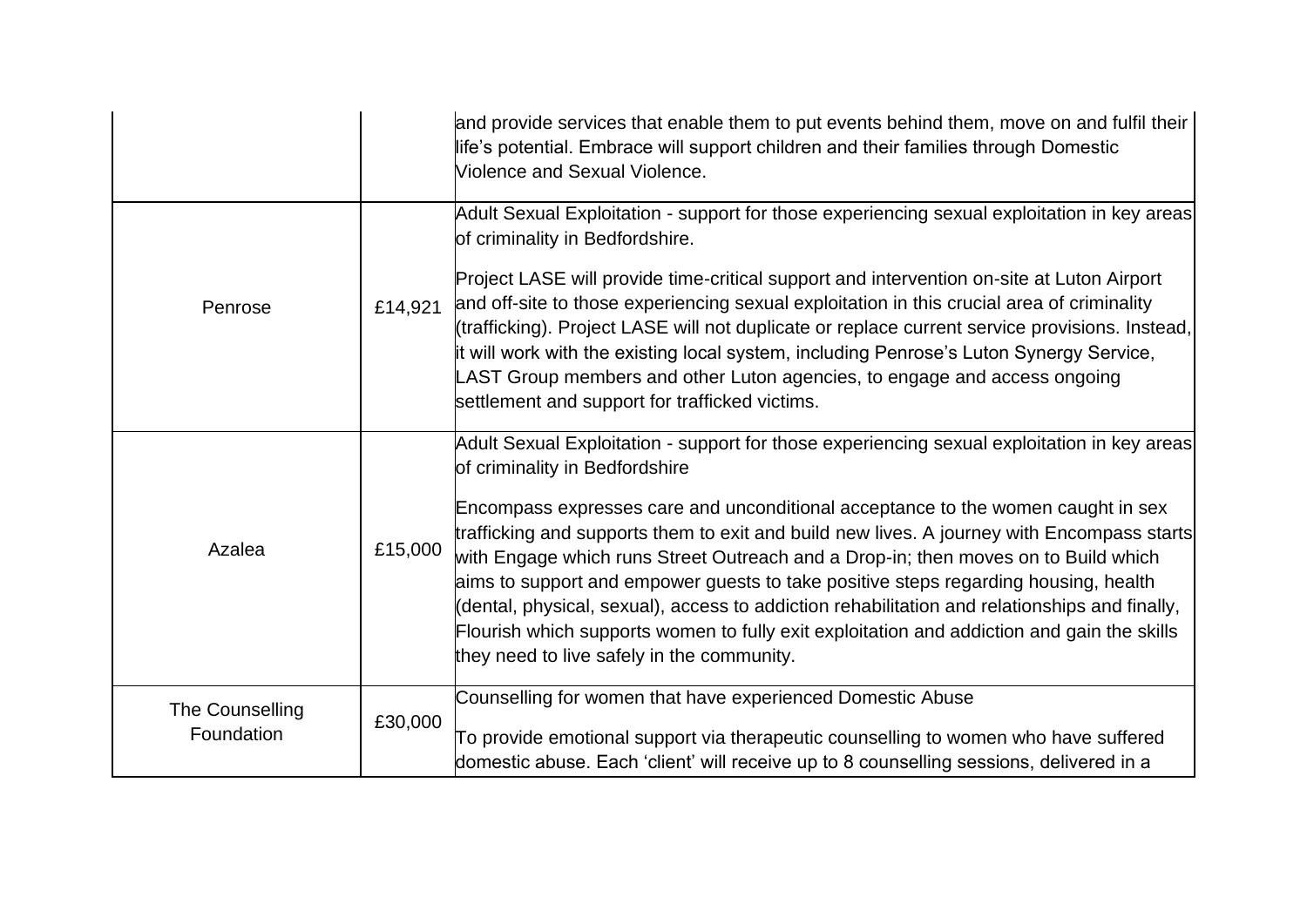|                                              |         | safe, confidential space – either face to face in one of our centres or online via telephone<br>or video if deemed more appropriate.                                                                                                                                                                                                                                                                                                                                                                                                                                                                                                                                                                                                                                                                                                                                                                                                                                           |
|----------------------------------------------|---------|--------------------------------------------------------------------------------------------------------------------------------------------------------------------------------------------------------------------------------------------------------------------------------------------------------------------------------------------------------------------------------------------------------------------------------------------------------------------------------------------------------------------------------------------------------------------------------------------------------------------------------------------------------------------------------------------------------------------------------------------------------------------------------------------------------------------------------------------------------------------------------------------------------------------------------------------------------------------------------|
| <b>Queens Park Community</b><br>Organisation | £10,000 | Domestic Abuse Support for those not able to access public funds<br>Queens Park Community Organisation have identified that one of the chief barriers to<br>people leaving abusive relationship and homes is the lack of provision for people who do<br>not have recourse to public funds. The absence of practical support to move to a safe<br>alternative from the abusive environment is a gap in current local provision. It is a<br>problem that is compounded by fear of stigma and social isolation (which can be<br>particularly acute in some communities), as well as language barriers. As a grass roots<br>volunteer-led community organisation, QPCO have built a reputation locally as a service<br>that can be trusted, and they receive referrals directly from the community as well as<br>partner organisations. QPCO also run an interpreting service that helps us to overcome<br>some of the other barriers that may prevent people from accessing help. |
| Penrose                                      | £45,115 | Supportive programmes for women that have experienced Domestic Abuse<br>Project CATE is a 12-month pilot service launched in April 2021 to provide a specialist<br>women's outreach service in Bedfordshire to work with wider partners as part of the<br>Conditional Caution Pathway. Its purpose is to help bridge the gap in providing much-<br>needed access into current provisions and enabling engagement for a complex and<br>extremely hard to reach group of vulnerable women and ensuring they remain engaged.<br>The service focuses on supporting vulnerable women with complex needs, including<br>offending history, drug and alcohol dependencies and exposure to all forms of violence,<br>control and coercion, including domestic abuse.                                                                                                                                                                                                                    |
| Link To Change                               | £20,000 | Child Sexual Exploitation - Focused support. A pan Bedfordshire resource to support<br>young people recover from experiencing Child Sexual Exploitation Link to Change's<br>objectives are based upon our philosophy of three main strands: Choice (Prevention),                                                                                                                                                                                                                                                                                                                                                                                                                                                                                                                                                                                                                                                                                                               |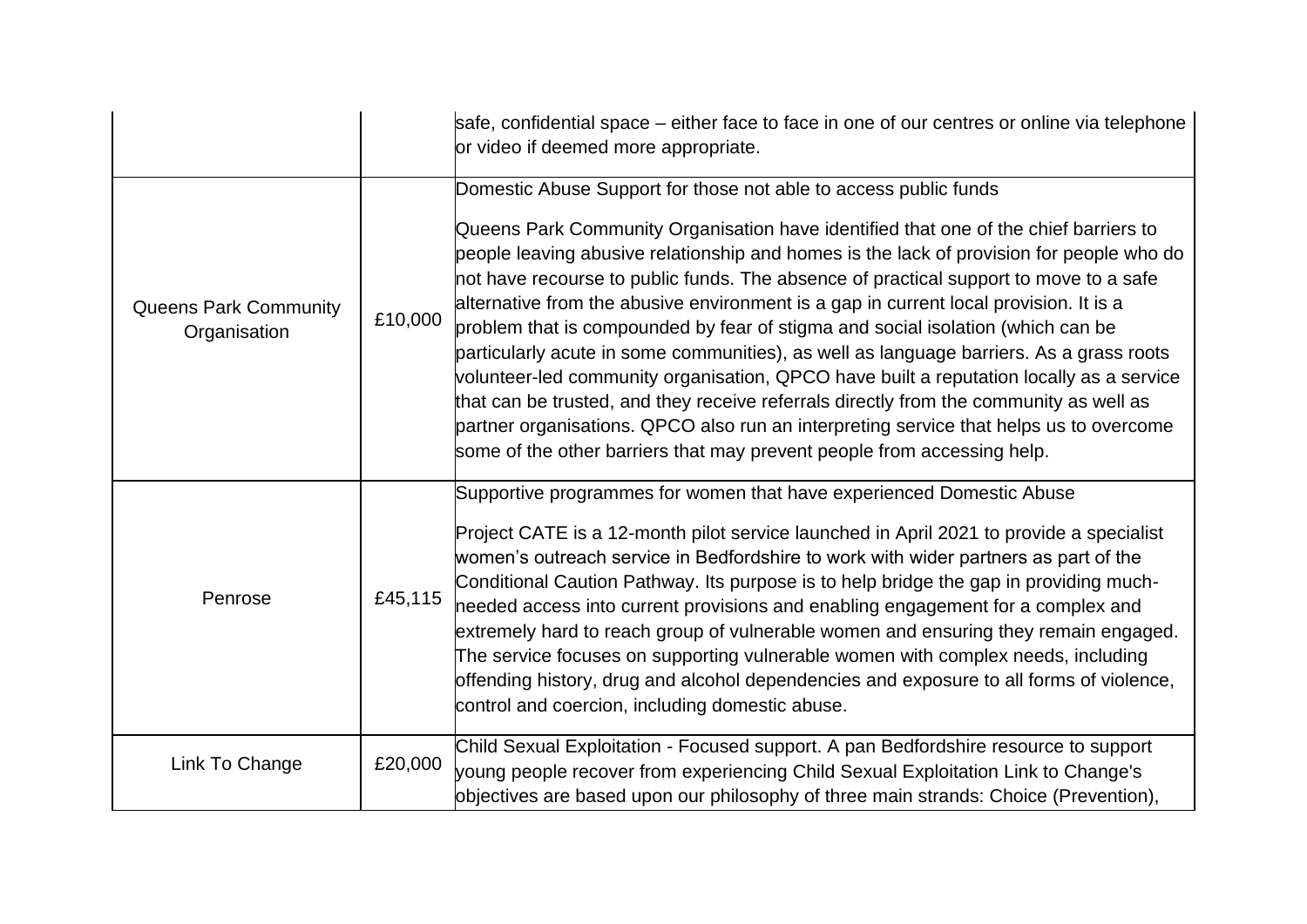|                                                                                     |         | Challenge (Cycle of Exploitation), Change (Youth Participation). Core to their work is<br>strengthening the voice of our beneficiaries enabling them to create a change. Challenge:<br>et's Go! Project is based upon their learnings and will see Link to Change provide an<br>effective provision around child sexual exploitation. This provision will reduce the<br>chances, risk factors and vulnerabilities, whilst increasing the protective factors of<br>children and young people aged 7-18 years in Bedfordshire. The project will address the<br>factors that exist at different levels within their environment including- individual, family,<br>community, and society. |
|-------------------------------------------------------------------------------------|---------|----------------------------------------------------------------------------------------------------------------------------------------------------------------------------------------------------------------------------------------------------------------------------------------------------------------------------------------------------------------------------------------------------------------------------------------------------------------------------------------------------------------------------------------------------------------------------------------------------------------------------------------------------------------------------------------|
| Luton CSP for extension to<br>their DA & exploitation work                          | £50,000 | To enhance and progress closer working relationships between the CSP's and the<br>OPCC, aligning priority decisions to maximise benefits in key areas of public safety<br>across the county ensuring the continuing improvement of safety to residents of<br>Bedfordshire.                                                                                                                                                                                                                                                                                                                                                                                                             |
| <b>Bedford CSP for extension</b><br>to their DA & exploitation<br>work              | £50,000 | To enhance and progress closer working relationships between the CSP's and the<br>OPCC, aligning priority decisions to maximise benefits in key areas of public safety<br>across the county ensuring the continuing improvement of safety to residents of<br>Bedfordshire.                                                                                                                                                                                                                                                                                                                                                                                                             |
| <b>Central Bedfordshire CSP</b><br>for extension to their DA &<br>exploitation work | £50,000 | To enhance and progress closer working relationships between the CSP's and the<br>OPCC, aligning priority decisions to maximise benefits in key areas of public safety<br>across the county ensuring the continuing improvement of safety to residents of<br>Bedfordshire.                                                                                                                                                                                                                                                                                                                                                                                                             |
| <b>Victim Support</b>                                                               |         | Victim Support is an independent charity dedicated to supporting victims of crime and<br>£213,345 traumatic incidents in England and Wales. Victim Support will be providing a Hospital<br>IDVA, (Independent Domestic Violence Advisor) Court IDVA, Senior IDVA, Health and<br>Communities IDVA and Stalking Advocate, to support victims of domestic assault and                                                                                                                                                                                                                                                                                                                     |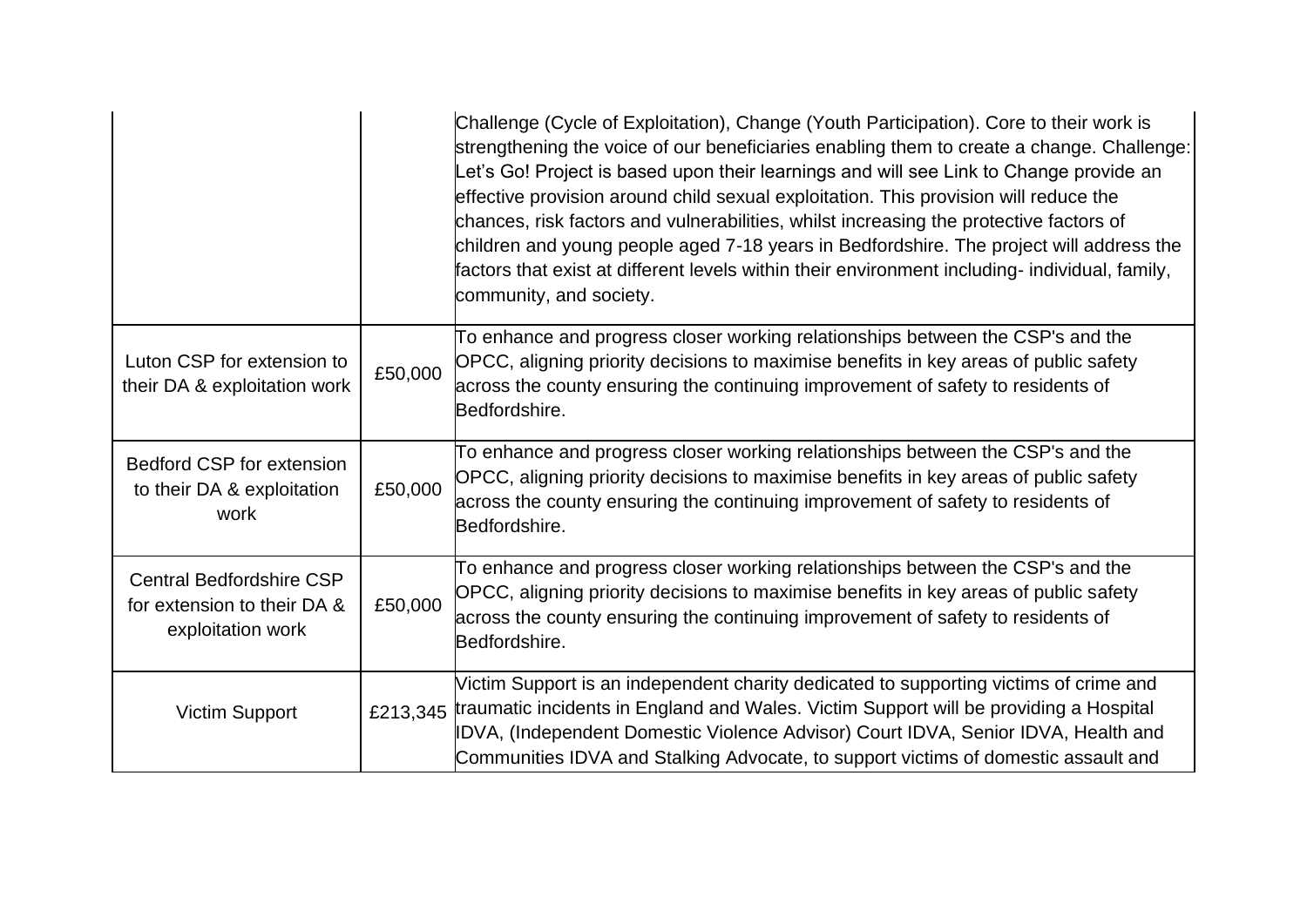|                                                  |         | stalking in Bedfordshire. To provide specialist help to support people to cope and recover<br>to the point where they feel they are back on track with their lives.                                                                                                                                                                                                                                                                                                                                                                                                                                                                                                                                                                                                                    |
|--------------------------------------------------|---------|----------------------------------------------------------------------------------------------------------------------------------------------------------------------------------------------------------------------------------------------------------------------------------------------------------------------------------------------------------------------------------------------------------------------------------------------------------------------------------------------------------------------------------------------------------------------------------------------------------------------------------------------------------------------------------------------------------------------------------------------------------------------------------------|
| The Counselling<br>Foundation                    | £20,000 | Adults that require counselling after sexual abuse or trauma<br>To provide emotional support via therapeutic counselling to adults who have suffered<br>sexual abuse or trauma, be it recent or historical. Individuals – short term one to one<br>counselling either in person or remotely to men or women over the age of 18. Each client<br>is offered up to 8 sessions of counselling, up to two of which are used to assess<br>suitability for counselling. Where the organisation feel a client needs alternative support,<br>they will signpost on to more appropriate services. Eg. In some instances, a client may<br>heed practical support getting away from an unsafe environment before coming back to<br>access emotional support from the organisation at a later date. |
| <b>Sexual Offences Referral</b><br>Centre (SARC) |         | The Emerald Centre SARC offers free support and practical help to anyone in<br>Bedfordshire and Luton who has experienced sexual violence and/or sexual abuse. The<br>£180,000 aim is to provide a high-quality, inclusive, and holistic service for survivors of sexual<br>violence and sexual abuse, which empowers men and women to make their own choices<br>about both their immediate healthcare options and aftercare support.                                                                                                                                                                                                                                                                                                                                                  |
| <b>BVCS</b>                                      |         | Bedfordshire Victim Care Services (BVCS) will offer practical and emotional support to<br>victims of crime who are referred in them by Bedfordshire Police, those that self-refer and<br>£165,000 those who are referred by a partner agency. BVCS offer support via the telephone, via<br>video telephone and face to face. BVCS offer tailored support to victims and are able to<br>signpost out to partners for more specialist support.                                                                                                                                                                                                                                                                                                                                           |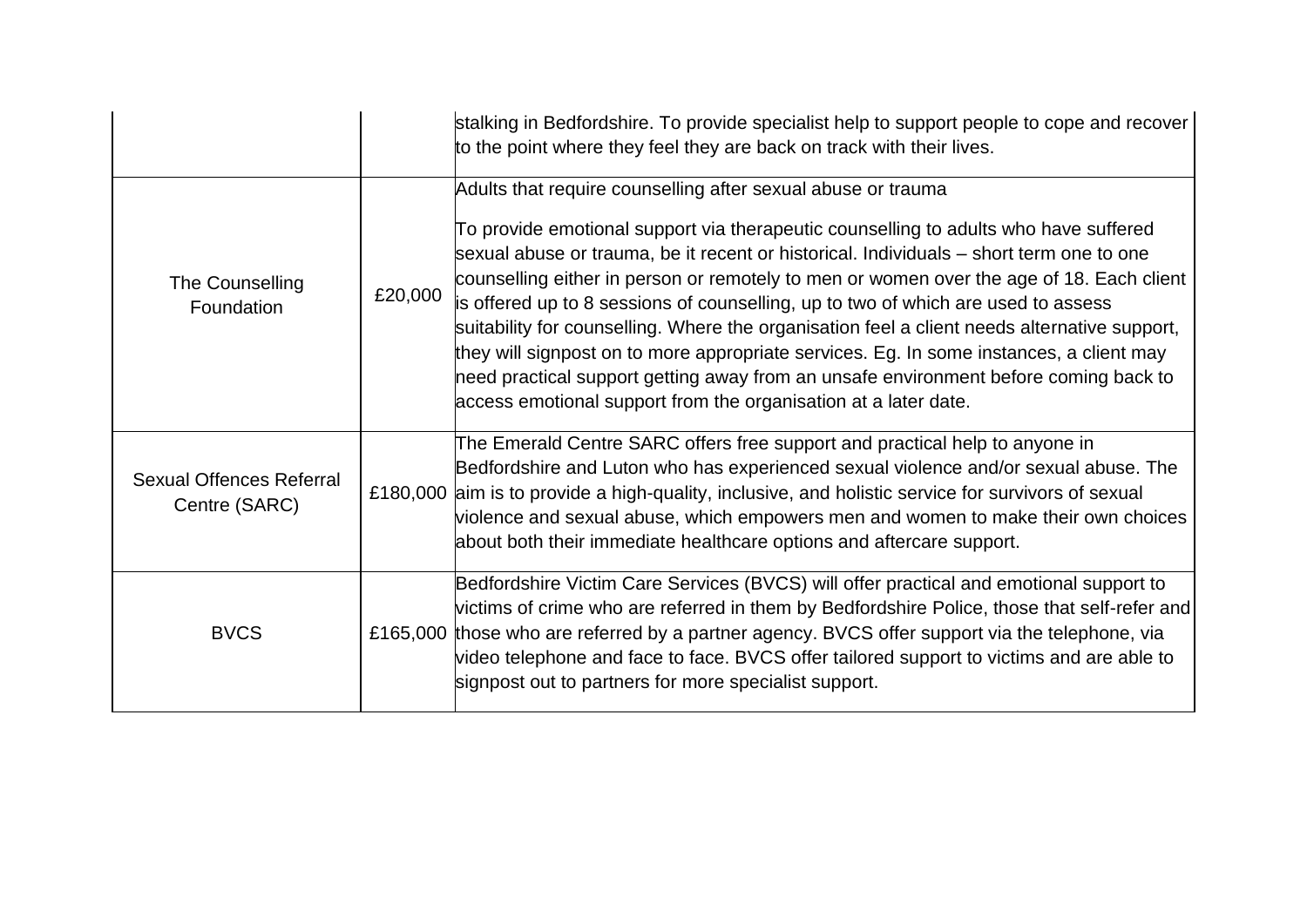## **Support for victims and witnesses of crime (not related to domestic abuse) £270,000**

| <b>BVCS</b> | £270,000 | Bedfordshire Victim Care Services (BVCS) will offer practical and<br>emotional support to victims of crime who are referred in them by<br>Bedfordshire Police, those that self-refer and those who are referred<br>by a partner agency. BVCS offer support via the telephone, via video<br>telephone and face to face. BVCS offer tailored support to victims and<br>are able to signpost out to partners for more specialist support. |
|-------------|----------|----------------------------------------------------------------------------------------------------------------------------------------------------------------------------------------------------------------------------------------------------------------------------------------------------------------------------------------------------------------------------------------------------------------------------------------|
|-------------|----------|----------------------------------------------------------------------------------------------------------------------------------------------------------------------------------------------------------------------------------------------------------------------------------------------------------------------------------------------------------------------------------------------------------------------------------------|

### **Mental Health £70,000**

| professionals that are able to respond effectively to calls from the<br>public where mental health is the key factor (non-crime). Police deal<br>with crime committed by people within mental health settings<br>appropriately and staff patients within those setting are confident to<br>report such crime. | Mental Health Nurse for<br>£70,000<br><b>Police Control Room</b> | emergency services are better supported and needs are met before<br>reaching crisis. This will result in improved quality of life. People with<br>mental health issues and have been victims of crime are well<br>supported in overcoming the impact of the crime and less likely to be<br>re-victimised. The Police Force Control Centre have access to |
|---------------------------------------------------------------------------------------------------------------------------------------------------------------------------------------------------------------------------------------------------------------------------------------------------------------|------------------------------------------------------------------|----------------------------------------------------------------------------------------------------------------------------------------------------------------------------------------------------------------------------------------------------------------------------------------------------------------------------------------------------------|
|---------------------------------------------------------------------------------------------------------------------------------------------------------------------------------------------------------------------------------------------------------------------------------------------------------------|------------------------------------------------------------------|----------------------------------------------------------------------------------------------------------------------------------------------------------------------------------------------------------------------------------------------------------------------------------------------------------------------------------------------------------|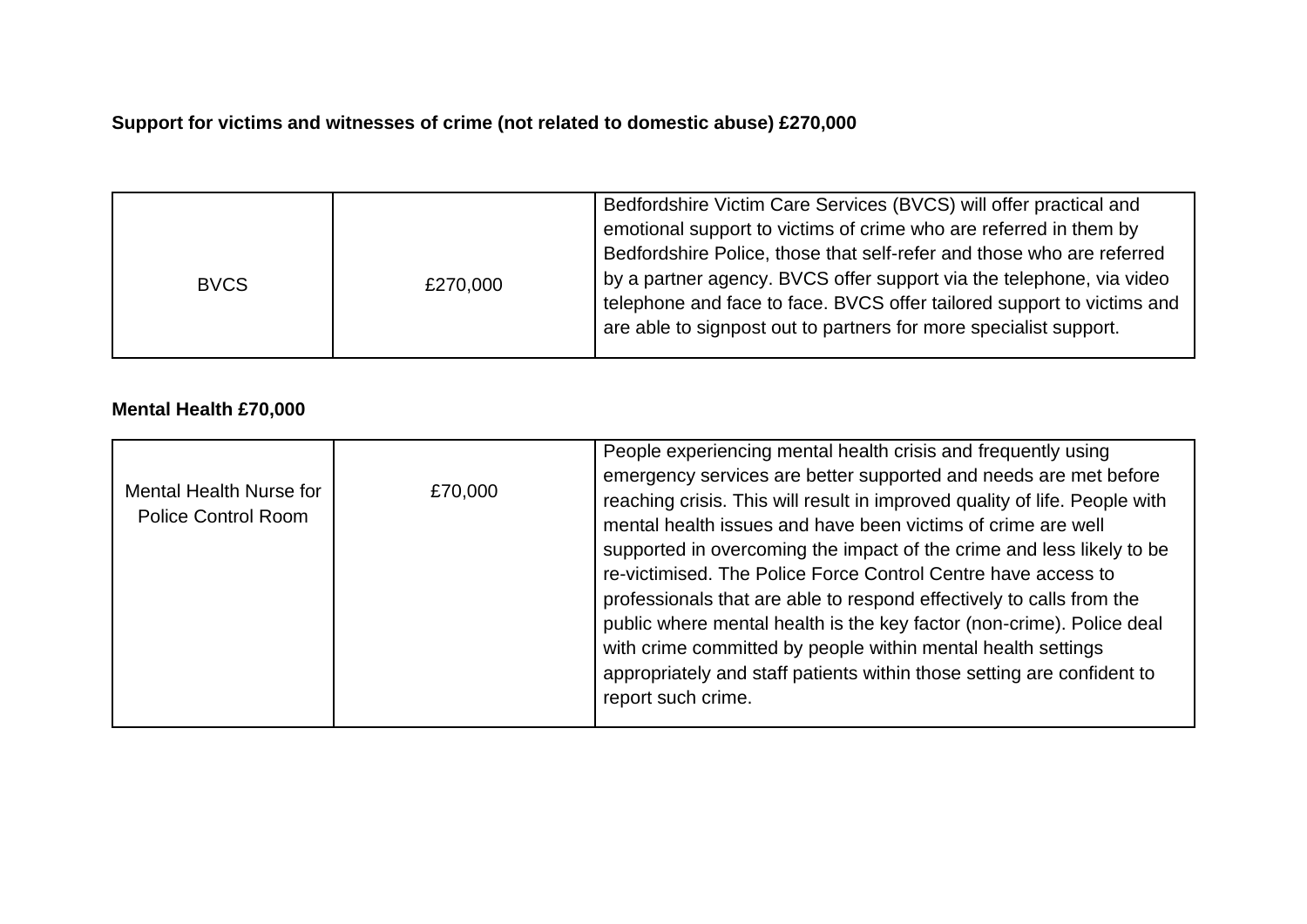## **Volunteers £18,500**

| <b>Bedfordshire Police Community</b><br><b>Watch Schemes - Community</b><br>Policing. Speed watch, dog, horse<br>watch | Neighbourhood Watch is about people getting together with their neighbours to<br>take action to reduce crime. They're community initiatives owned and run by their<br>members which are supported by the police but not owned by them, although<br>Neighbourhood Watch sometimes run them. They work by developing a close<br>relationship between community members and the local police. Bedfordshire Street<br>Watch gives the community an opportunity to keep their area safe by walking<br>around the neighbourhood and encouraging people to report things, like antisocial<br>behaviour, vandalism, and suspicious behaviour, to Neighbourhood Watch, which<br>£5,000 can really help. The Dog Watch scheme encourages dog owners and walkers to be<br>the extra eyes and ears within the community. This is a scheme set up for the<br>public to let Neighbourhood Watch know about locations where they're concerned<br>about speeding. They assess the location and if they think it's a good and safe<br>place for monitoring to happen, trained members of the community will visit the<br>location to record the details of offending vehicles. Anyone caught speeding will be<br>sent a letter from them informing them of their offence. They also monitor the data<br>so they can take action against repeat offenders or those severely breaking the<br>speed limit. |
|------------------------------------------------------------------------------------------------------------------------|----------------------------------------------------------------------------------------------------------------------------------------------------------------------------------------------------------------------------------------------------------------------------------------------------------------------------------------------------------------------------------------------------------------------------------------------------------------------------------------------------------------------------------------------------------------------------------------------------------------------------------------------------------------------------------------------------------------------------------------------------------------------------------------------------------------------------------------------------------------------------------------------------------------------------------------------------------------------------------------------------------------------------------------------------------------------------------------------------------------------------------------------------------------------------------------------------------------------------------------------------------------------------------------------------------------------------------------------------------------------------------------|
| Luton Neighbourhood Watch                                                                                              | To bring all the literature up to date and relevant to local issues, such as young<br>people, knife crime, cybercrime, personal safety especially woman and girls,<br>modern slavery, county lines plus burglary, vehicle, and property crime. To<br>£4,500 replenish supplies of promotional material including personal alarms for women's<br>safety. To enable Bedford & District Neighbourhood Watch to attract new members<br>and a wider membership to enable Bedford & District Neighbourhood Watch to<br>recommence promotion of the organisation and to secure an increased<br>membership within Bedford Borough both urban and rural areas. To work alongside                                                                                                                                                                                                                                                                                                                                                                                                                                                                                                                                                                                                                                                                                                                |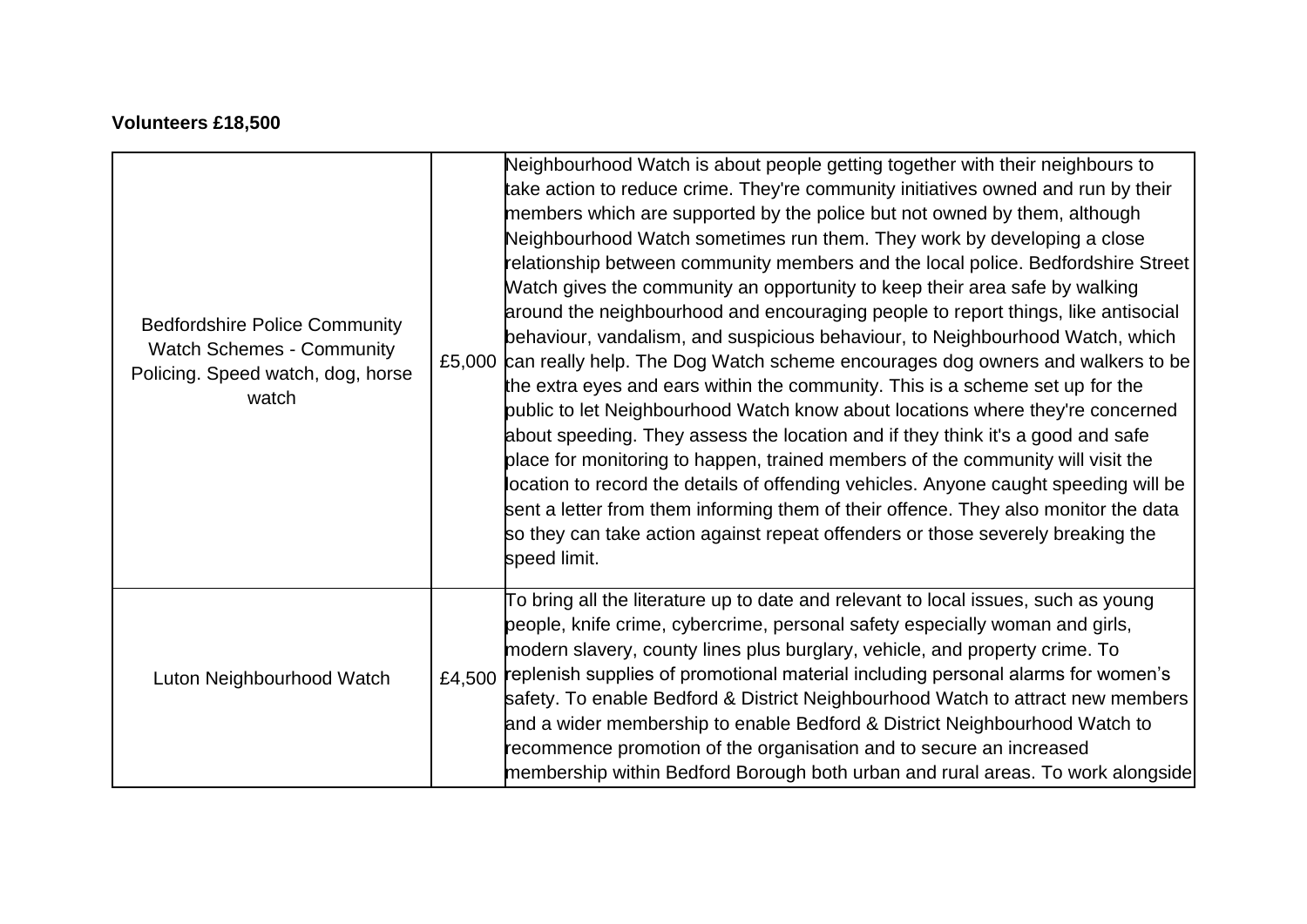|                                    |        | partners and joining with them at all opportunities such as events, action days,<br>meetings, etc. To provide information in the welcome packs for new members. To<br>provide good sound equipment so that presenters and audience are clearly heard<br>and meaningful at meetings and conferences.                                                                                                                                                                                                                                                                                                                                                                                                                                                                                                                                                                                                                                                                     |
|------------------------------------|--------|-------------------------------------------------------------------------------------------------------------------------------------------------------------------------------------------------------------------------------------------------------------------------------------------------------------------------------------------------------------------------------------------------------------------------------------------------------------------------------------------------------------------------------------------------------------------------------------------------------------------------------------------------------------------------------------------------------------------------------------------------------------------------------------------------------------------------------------------------------------------------------------------------------------------------------------------------------------------------|
| <b>Bedford Neighbourhood Watch</b> | £4,500 | To bring all the literature up to date and relevant to local issues, such as young<br>people, knife crime, cybercrime, personal safety especially woman and girls,<br>modern slavery, county lines plus burglary, vehicle, and property crime. To<br>replenish supplies of promotional material including personal alarms for women's<br>safety. To enable Bedford & District Neighbourhood Watch to attract new members<br>and a wider membership to enable Bedford & District Neighbourhood Watch to<br>recommence promotion of the organisation and to secure an increased<br>membership within Bedford Borough both urban and rural areas. To work alongside<br>partners and joining with them at all opportunities such as events, action days,<br>meetings, etc. To provide information in the welcome packs for new members. To<br>provide good sound equipment so that presenters and audience are clearly heard<br>and meaningful at meetings and conferences. |
| Central Beds Neighbourhood Watch   |        | To bring all the literature up to date and relevant to local issues, such as young<br>people, knife crime, cybercrime, personal safety especially woman and girls,<br>modern slavery, county lines plus burglary, vehicle, and property crime. To<br>replenish supplies of promotional material including personal alarms for women's<br>£4,500 safety. To enable Bedford & District Neighbourhood Watch to attract new members<br>and a wider membership to enable Bedford & District Neighbourhood Watch to<br>recommence promotion of the organisation and to secure an increased<br>membership within Bedford Borough both urban and rural areas. To work alongside<br>partners and joining with them at all opportunities such as events, action days,<br>meetings, etc. To provide information in the welcome packs for new members. To                                                                                                                           |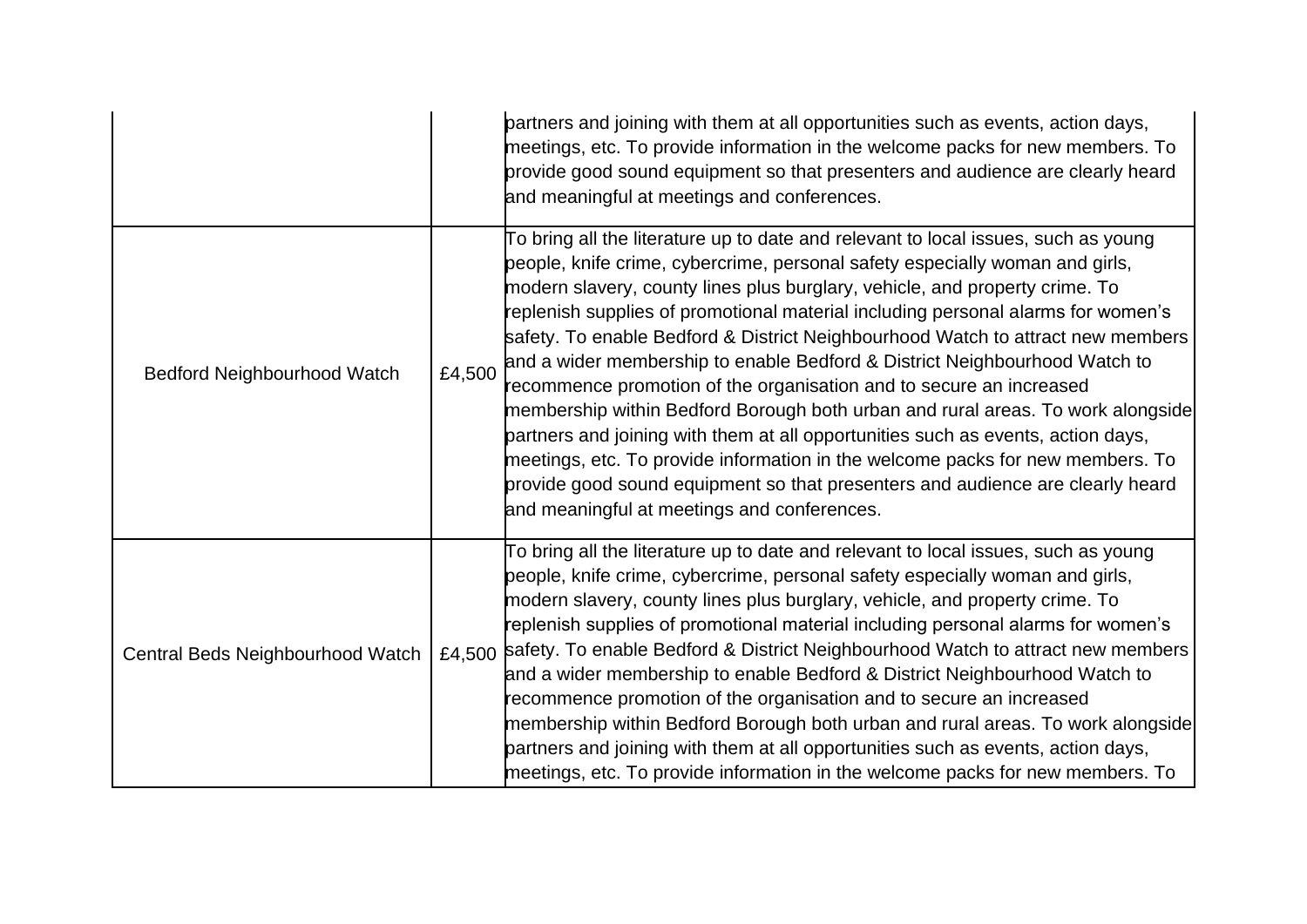provide good sound equipment so that presenters and audience are clearly heard and meaningful at meetings and conferences.

### **Adult offender management £155,000**

| You Turn<br><b>Futures</b> | £105000 | A central hub for all criminal justice services across Bedfordshire and an Out of Court Disposals (OoCD)<br>Conditional Cautions and Community Resolutions (Direction+) Direction for Bedfordshire is a dedicated,<br>confidential signposting service that gives free advice, guidance and help to offenders, ex-offenders,<br>vulnerable people, and the friends/family of those who have been or who are currently managed under the<br>criminal justice system. Direction is a resource for those wanting to move away from crime, and a<br>preventative tool for those whose socio-economic situation may lead to criminality. By making links to<br>organisations across Bedfordshire, individual issues can be addressed to put people in a better place.<br>Direction offers advice around opportunities for education, training and volunteering to up-skill individuals<br>for employment. Direction can give guidance on housing options and providers who can work on financial<br>management. Direction work with organisations who help improve the quality of lives of those affected by<br>drug and alcohol use, and who support the mental and physical well-being of vulnerable people across<br>Bedfordshire. Direction can make connections to family and relationship services that can benefit both<br>service users and their support network. As a signposting service, Direction recognise that women and<br>young people have their own individual needs and have created partnership links with professionals who<br>understand these. |
|----------------------------|---------|-------------------------------------------------------------------------------------------------------------------------------------------------------------------------------------------------------------------------------------------------------------------------------------------------------------------------------------------------------------------------------------------------------------------------------------------------------------------------------------------------------------------------------------------------------------------------------------------------------------------------------------------------------------------------------------------------------------------------------------------------------------------------------------------------------------------------------------------------------------------------------------------------------------------------------------------------------------------------------------------------------------------------------------------------------------------------------------------------------------------------------------------------------------------------------------------------------------------------------------------------------------------------------------------------------------------------------------------------------------------------------------------------------------------------------------------------------------------------------------------------------------------------------------------------------------------|
| Beds and<br>Luton LA       | £50000  | Provisions to support Bedford Borough and Luton for Conditional Caution work.                                                                                                                                                                                                                                                                                                                                                                                                                                                                                                                                                                                                                                                                                                                                                                                                                                                                                                                                                                                                                                                                                                                                                                                                                                                                                                                                                                                                                                                                                     |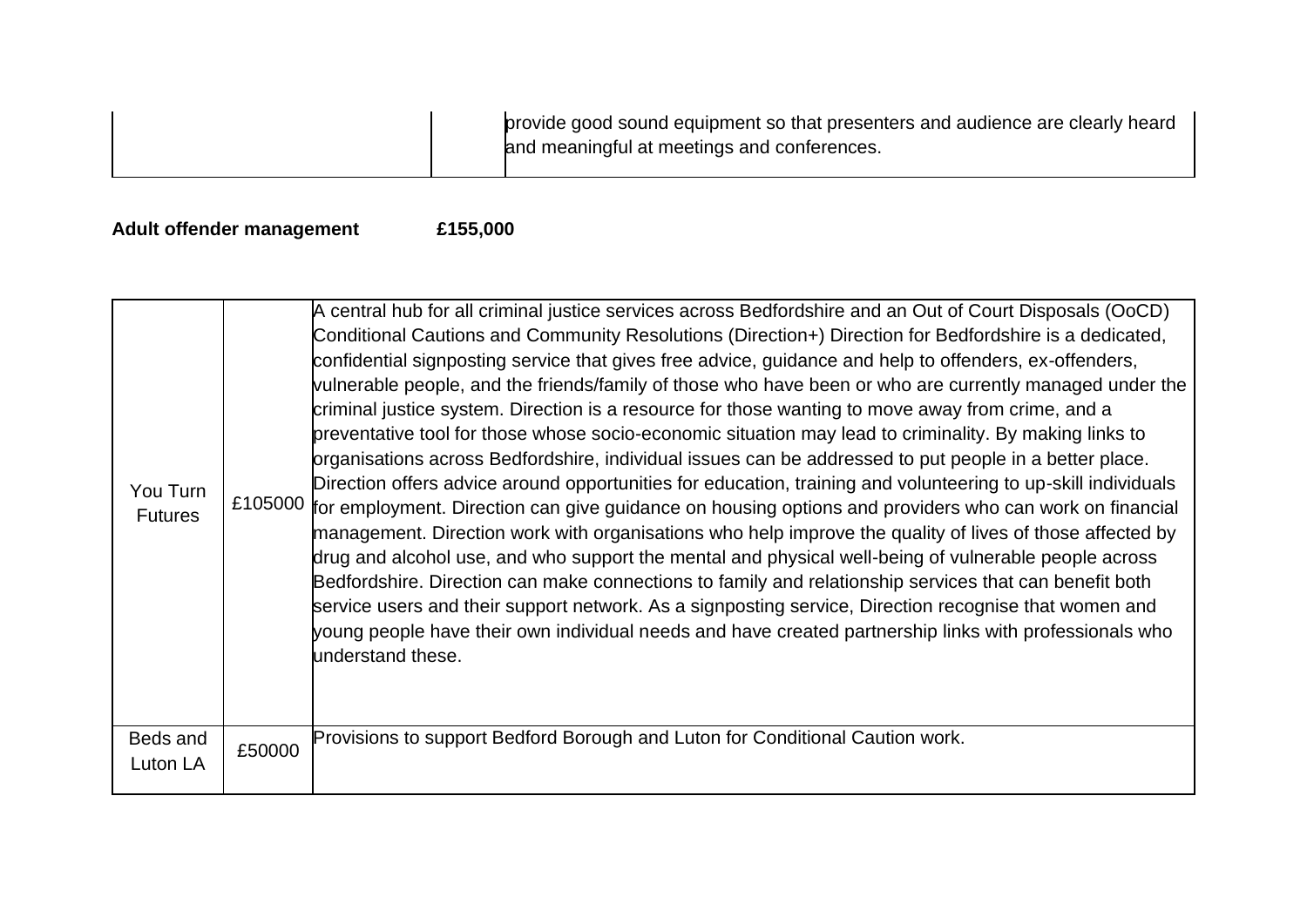| Luton Youth              | Reduction in the numbers of First Time Entrants into the Criminal Justice System; In order to           |
|--------------------------|---------------------------------------------------------------------------------------------------------|
| <b>Offending Service</b> | £60,000 reduce the time children spend in custody, Youth Offending Service (YOS) to respond in a timely |
| (YOS)                    | manner to assess and contribute to the decision making process.                                         |
|                          |                                                                                                         |
|                          |                                                                                                         |
| <b>Bedford Youth</b>     | Reduction in the numbers of First Time Entrants into the Criminal Justice System; In order to           |
| <b>Offending Service</b> | £60,000 reduce the time children spend in custody, Youth Offending Service (YOS) to respond in a timely |
| (YOS)                    | manner to assess and contribute to the decision making process.                                         |

# **Domestic abuse offender focus £39,344**

|              | Domestic Abuse Offenders - A programme to rehabilitate those who have been cautioned with Domestic Abuse<br>in a bid to reduce this crime on victims                                                                                                                                                                                                                                                                                                                                                                                                                                                                                                                                                                                                                                                                                                                                                                         |
|--------------|------------------------------------------------------------------------------------------------------------------------------------------------------------------------------------------------------------------------------------------------------------------------------------------------------------------------------------------------------------------------------------------------------------------------------------------------------------------------------------------------------------------------------------------------------------------------------------------------------------------------------------------------------------------------------------------------------------------------------------------------------------------------------------------------------------------------------------------------------------------------------------------------------------------------------|
| <b>FACES</b> | Caring Dads @ FACES is a 17-week group work programme for fathers who have displayed unhealthy, hurtful,<br>£39,344 abusive and neglectful fathering behaviours. Incorporating cognitive behavioural theory, the programme<br>encourages fathers to explore the beliefs and intentions underlying their abusive fathering, helping them to<br>recognise the impact of their behaviour and rebuild trust with their children. In cases involving domestic abuse,<br>the programme promotes the safety and well-being of children and their mothers through effective coordinated<br>intervention and risk management. Within sessions, fathers are challenged to address their abusive behaviour<br>lagainst their children's mothers. The aims of the Caring Dads programme are to: Develop sufficient trust and<br>motivation to engage men in the process of examining their fathering. Increase men's awareness of child- |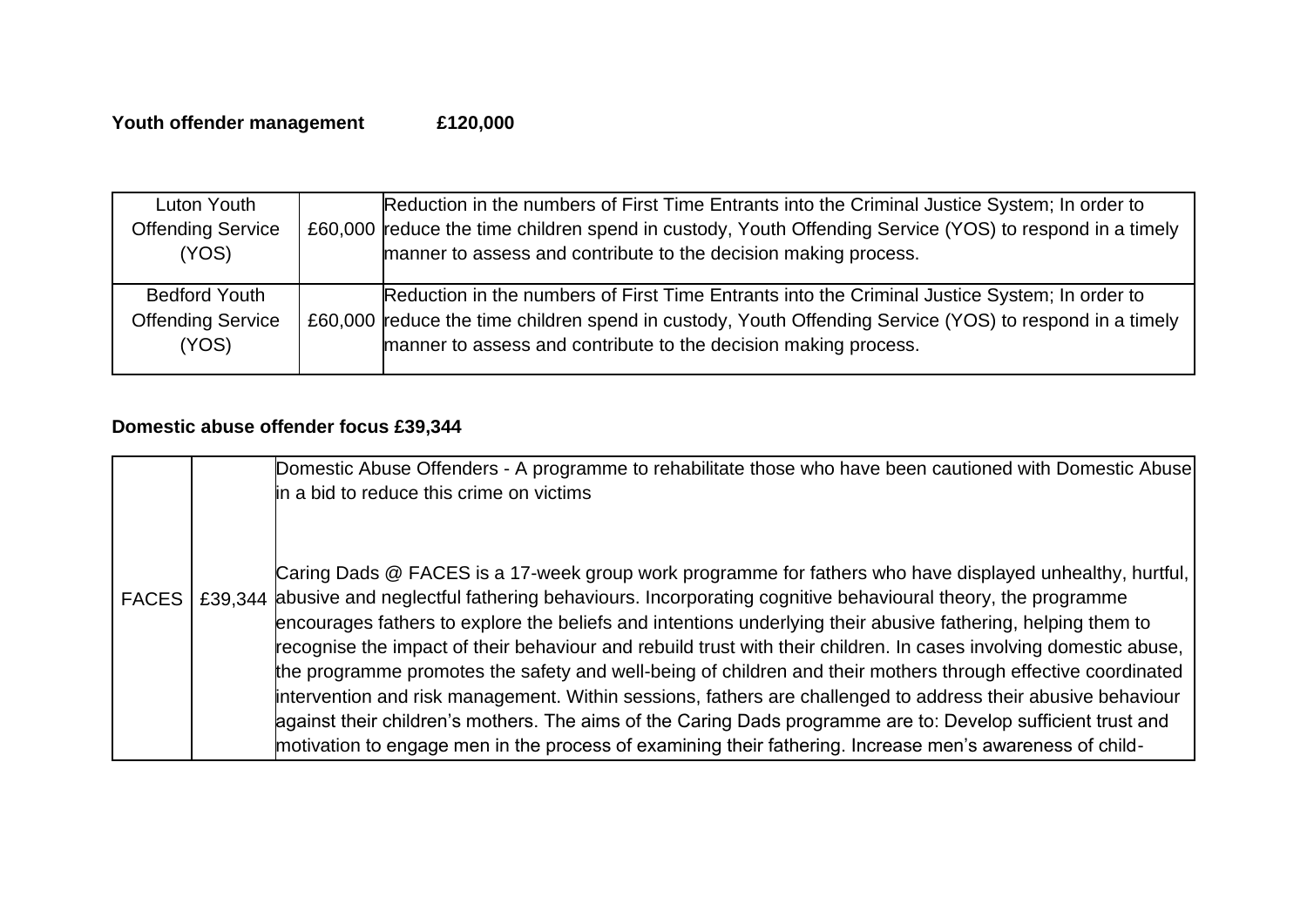| centred fathering, Increase men's awareness of, and responsibility for, abusive & neglectful fathering |
|--------------------------------------------------------------------------------------------------------|
| behaviours and their impact on children. Consolidate learning, rebuild trust and plan for the future.  |

# **Early intervention £160,995**

| <b>St Giles Trust</b> |         | Anti-Bullying - Support worker assigned to every secondary school in Bedfordshire<br>To deliver to groups of young people - through interactive whole-year group assemblies and extended<br>£97,905 small group programmes in each area to empower and support young people being bullied and at<br>higher risk of carrying weapons out of fear. Support to young people – 1 2 1 and brief interventions to<br>change the attitude, thinking and behaviour of those bullying others. Support to teaching staff to deal<br>with bullying crisis, interventions to mediate conflicts as well as equipping them with skills to identify<br>signs of bullying.                                                                                                          |
|-----------------------|---------|---------------------------------------------------------------------------------------------------------------------------------------------------------------------------------------------------------------------------------------------------------------------------------------------------------------------------------------------------------------------------------------------------------------------------------------------------------------------------------------------------------------------------------------------------------------------------------------------------------------------------------------------------------------------------------------------------------------------------------------------------------------------|
| Luton Town            | £12,050 | Early Intervention Programme - Luton<br>The project will focus on Lewsey Farm, Hockwell Ring and Marsh Farm currently experiencing<br>increasing serious youth violence. The aim of the project is to engage with all pupils from the estates<br>in the year before they enter High Schools to improve community cohesion and prevent vulnerable<br>young people entering the CJS. The project will link the estates' seven primary schools at Year 6 in a<br>programme of inter-school sports days supported by curriculum PE support and cohesion-based<br>workshops held at each school. Each of the six schools will host a visit from the other five schools<br>bver the year to take part in collapsed curriculum sports days which will combine both fun and |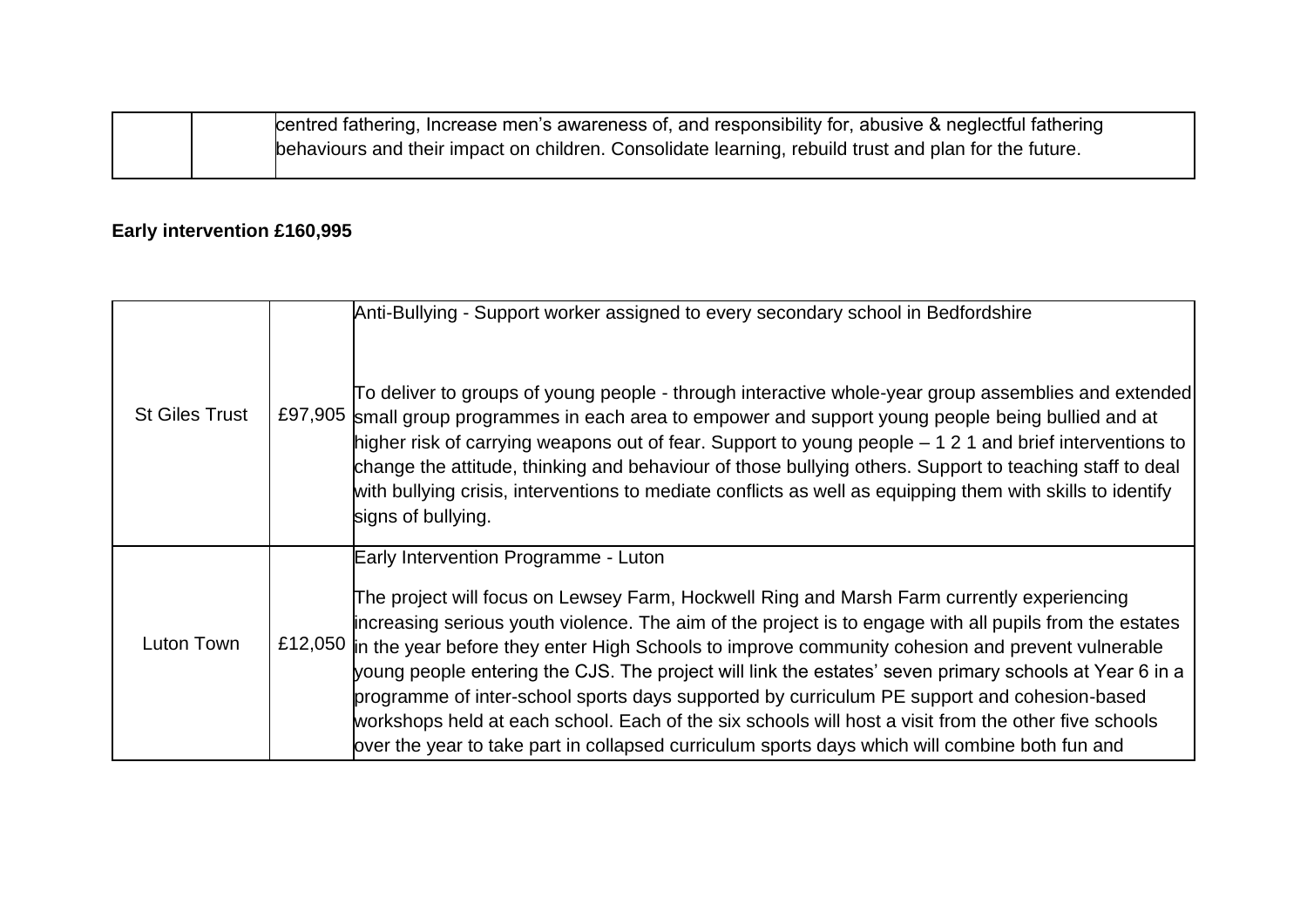|                              |         | competitive competitions along with workshops focusing on issues around community cohesion,<br>citizenship, serious youth violence, county lines and gang awareness.                                                                                                                                                                                                                                                                                                                                                                                                                                                                                                                                                                                                                                                                                                                                                                                                                                                                  |
|------------------------------|---------|---------------------------------------------------------------------------------------------------------------------------------------------------------------------------------------------------------------------------------------------------------------------------------------------------------------------------------------------------------------------------------------------------------------------------------------------------------------------------------------------------------------------------------------------------------------------------------------------------------------------------------------------------------------------------------------------------------------------------------------------------------------------------------------------------------------------------------------------------------------------------------------------------------------------------------------------------------------------------------------------------------------------------------------|
| <b>Blue Foundation</b>       | £13,000 | Early Intervention Programme - Bedford<br>Tackle LIFE uses the power of sport and education to build resilience, discipline and teamwork skills<br>with young people, whilst also supporting each individual physical and mental wellbeing. Through a<br>series of classroom-based workshops as well as physical activity and enrichment activities, this<br>intervention aims to inspire, develop skills, and support each young people understand the<br>importance of wellbeing and its role in tackling wider issues and challenges. The project aims to take<br>young people through a programme of workshops and opportunities to be physically active, with a<br>specific focus on individual development, as well as physical and mental health. Through each block<br>of the programme, we will work closely with the young people to develop resilience and discipline<br>through goal setting and structured development sessions, as well as looking to support each young<br>person identify aspirations for the future. |
| Orminston<br><b>Families</b> | £13,000 | Early Intervention Programmes - Central Bedfordshire<br>Breaking Barriers supports children and young people with a parent in prison. Breaking Barriers aims<br>to improve their wellbeing and academic attainment, lowering their chances of falling into a cycle of<br>intergenerational offending. These children are emotionally unwell, experiencing distress, stigma,<br>isolation, bullying and low self-esteem. Breaking Barriers help them come to terms with the emotional<br>trauma of their parent's removal from home, allowing them the opportunity to share their experiences<br>and feelings in a safe, non-judgmental environment. Breaking Barriers work in and with schools to<br>establish a support network that will enhance their overall development and social and academic<br>experiences. The early intervention work builds support networks in school and at home and                                                                                                                                    |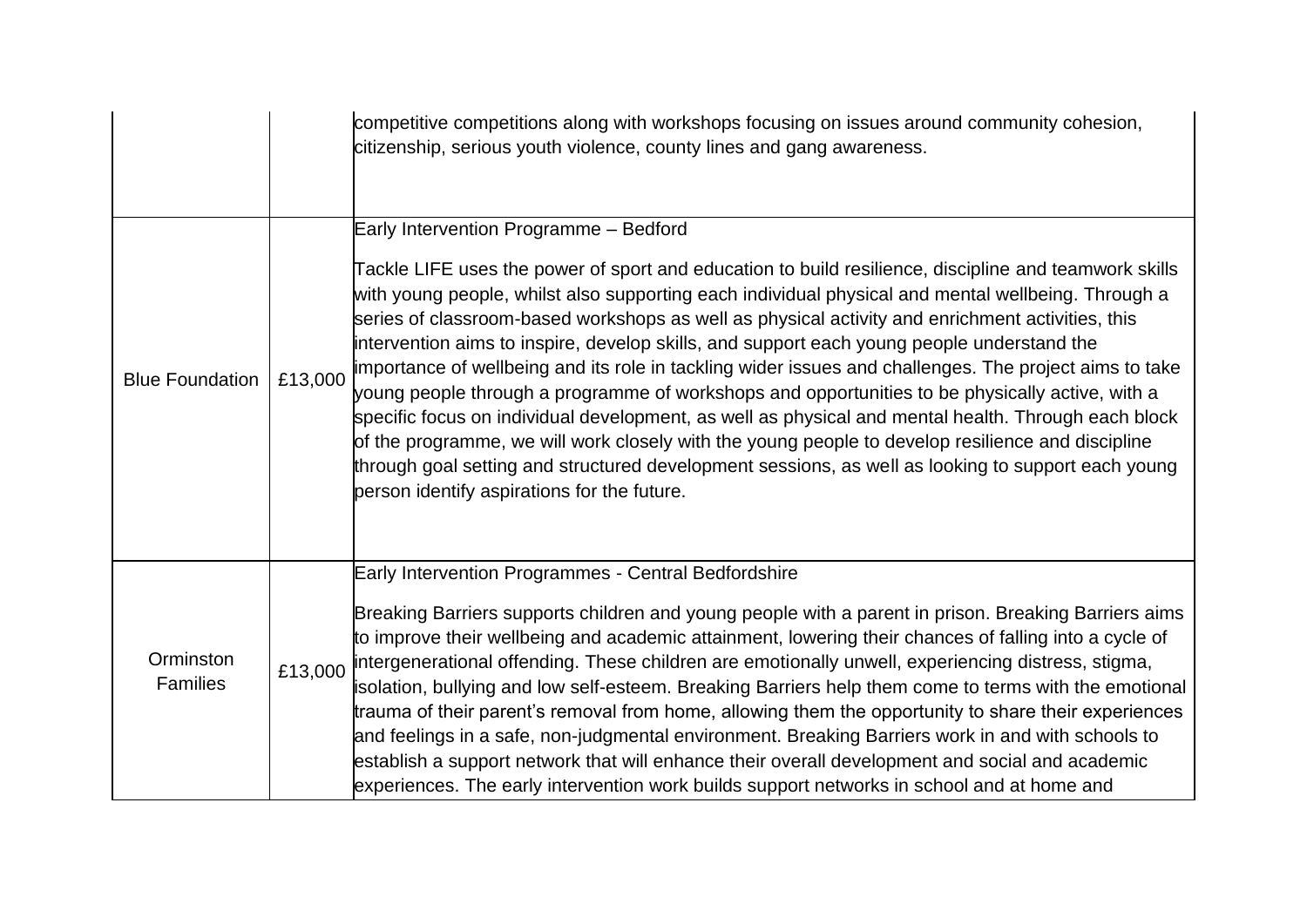|                     |        | improves the child's wellbeing and security, reducing their feeling of isolation. This reduces the risk of<br>children and young people getting involved in crime and anti-social behaviour as a negative way of<br>dealing with having a parent in prison. Parents model behaviour to their children, so helping families<br>become their own support network and learning alternate, healthier ways to cope reduces the risk<br>these children will take a negative path towards offending. |
|---------------------|--------|-----------------------------------------------------------------------------------------------------------------------------------------------------------------------------------------------------------------------------------------------------------------------------------------------------------------------------------------------------------------------------------------------------------------------------------------------------------------------------------------------|
| <b>OPCC</b> Intern  |        | PCC to provide opportunities for Interns to work within Office of the Police and Crime Commissioner -                                                                                                                                                                                                                                                                                                                                                                                         |
| Programmes          | £5,000 | The interns will be set tasks/projects in line with the Commissioners Police and Crime Plan.                                                                                                                                                                                                                                                                                                                                                                                                  |
|                     |        |                                                                                                                                                                                                                                                                                                                                                                                                                                                                                               |
|                     |        | The Office of the Police and Crime Commissioner (OPCC) are aiming to link in and support existing                                                                                                                                                                                                                                                                                                                                                                                             |
|                     |        | provisions put on by the 3 local authorities (LA) in Bedfordshire. Each LA get funding from central                                                                                                                                                                                                                                                                                                                                                                                           |
| Summer<br>Programme |        | government as part of the Holiday Activity and Food Programme (HAF) and have a responsibility to                                                                                                                                                                                                                                                                                                                                                                                              |
|                     |        | £20,000 ensure that free activities are available for children on free school meals (and some other 'vulnerable'                                                                                                                                                                                                                                                                                                                                                                              |
|                     |        | children) throughout the holidays. They also must provide food at each event. The OPCC are going to                                                                                                                                                                                                                                                                                                                                                                                           |
|                     |        | look at supporting by linking in Bedfordshire Police, bringing in Community Cohesion / PCSOs to help                                                                                                                                                                                                                                                                                                                                                                                          |
|                     |        | the force build a better rapport with these young people.                                                                                                                                                                                                                                                                                                                                                                                                                                     |
|                     |        |                                                                                                                                                                                                                                                                                                                                                                                                                                                                                               |

# **Police and Crime Plan Delivery £130,000**

| Pilot to enable contact with the<br>police and partners via<br>terminals in public places | £30,000 | Terminals will increase accessibility particularly in areas of internet poverty and will<br>support the community further, achieving channel shift in the Force Control Room by<br>increasing the capacity within the telephony in the Force Control Room. |
|-------------------------------------------------------------------------------------------|---------|------------------------------------------------------------------------------------------------------------------------------------------------------------------------------------------------------------------------------------------------------------|
| <b>FDAC</b>                                                                               |         | $\left\vert$ £100,000 To support and provide advice to specialists within the Family Drug and Alcohol<br>Courts (FDAC) team, support women and families that are affected by abuse.                                                                        |